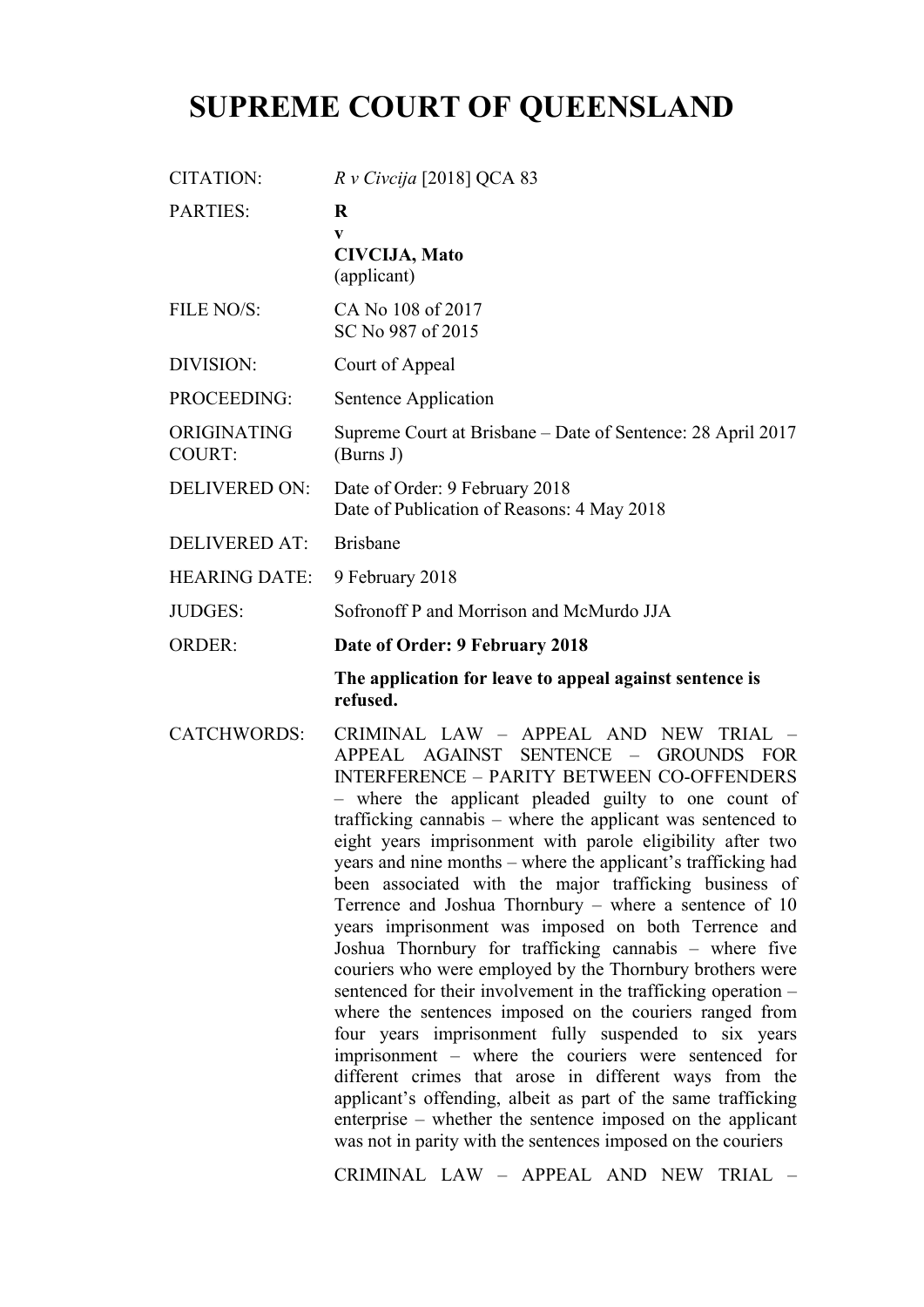APPEAL AGAINST SENTENCE – GROUNDS FOR INTERFERENCE – SENTENCE MANIFESTLY EXCESSIVE – where at first instance it was submitted on behalf of the applicant that he should serve a term of imprisonment of between seven and eight years – where on appeal it was submitted that the Court should substitute a term of seven years imprisonment for the eight years imprisonment imposed at first instance – where the applicant cited no comparable cases on appeal to demonstrate that the sentence imposed was excessive in the circumstances of his case – whether the sentence imposed on the applicant was manifestly excessive *Lowe v The Queen* (1984) 154 CLR 606; [1984] HCA 46, cited *Postiglione v The Queen* (1997) 189 CLR 295; [1997] HCA 26, applied *R v Thornbury* [2017] QCA 283, considered

*R v Thornbury* [2017] QCA 284, considered *R v Walsh* [2008] QCA 391, applied

COUNSEL: S G Bain for the applicant J A Wooldridge for the respondent

- SOLICITORS: A W Bale & Son for the applicant Director of Public Prosecutions (Queensland) for the respondent
- [1] **SOFRONOFF P:** This is an application for leave to appeal against sentence.
- [2] The applicant pleaded guilty to one count of trafficking cannabis between 2 April 2013 and 16 April 2014. His acts of trafficking had been associated with the trafficking business in Queensland of two brothers, Terrence Thornbury and Joshua Thornbury. These two men had been operating in Queensland as cannabis traffickers in a big way. They had bought and sold over \$15M worth of cannabis that weighed almost 3,000 kilograms. Terrence Thornbury had been the real principal of the operation. He had a limited criminal history which included some relatively minor drug offences. He had never before served a term of imprisonment. On his plea of guilty he was sentenced to a term of 10 years imprisonment, which was not disturbed on appeal.<sup>1</sup> Joshua Thornbury was convicted and sentenced for the same offence. His circumstances were different. He was secondary to his brother in the operation. He also pleaded guilty and was sentenced for trafficking in methamphetamine, a business in which his brother was not involved. When arrested he was found in possession of 25 kilograms of methamphetamine. On the same occasion he was also sentenced for numerous property and official corruption offences. Like his brother he was sentenced to 10 years imprisonment for the drug offences but he was also given a cumulative sentence of two years and six months on these other counts<sup>2</sup>
- [3] The Thornburys sourced their drugs from a supplier in Melbourne. Their contact for that supply was the applicant who obtained the drug from the actual supplier.

<sup>&</sup>lt;sup>1</sup>  $R \, v$  Thornbury [2017] QCA 283.<br><sup>2</sup>  $R \, v$  Thornbury [2017] QCA 284.

<sup>2</sup> *R v Thornbury* [2017] QCA 284.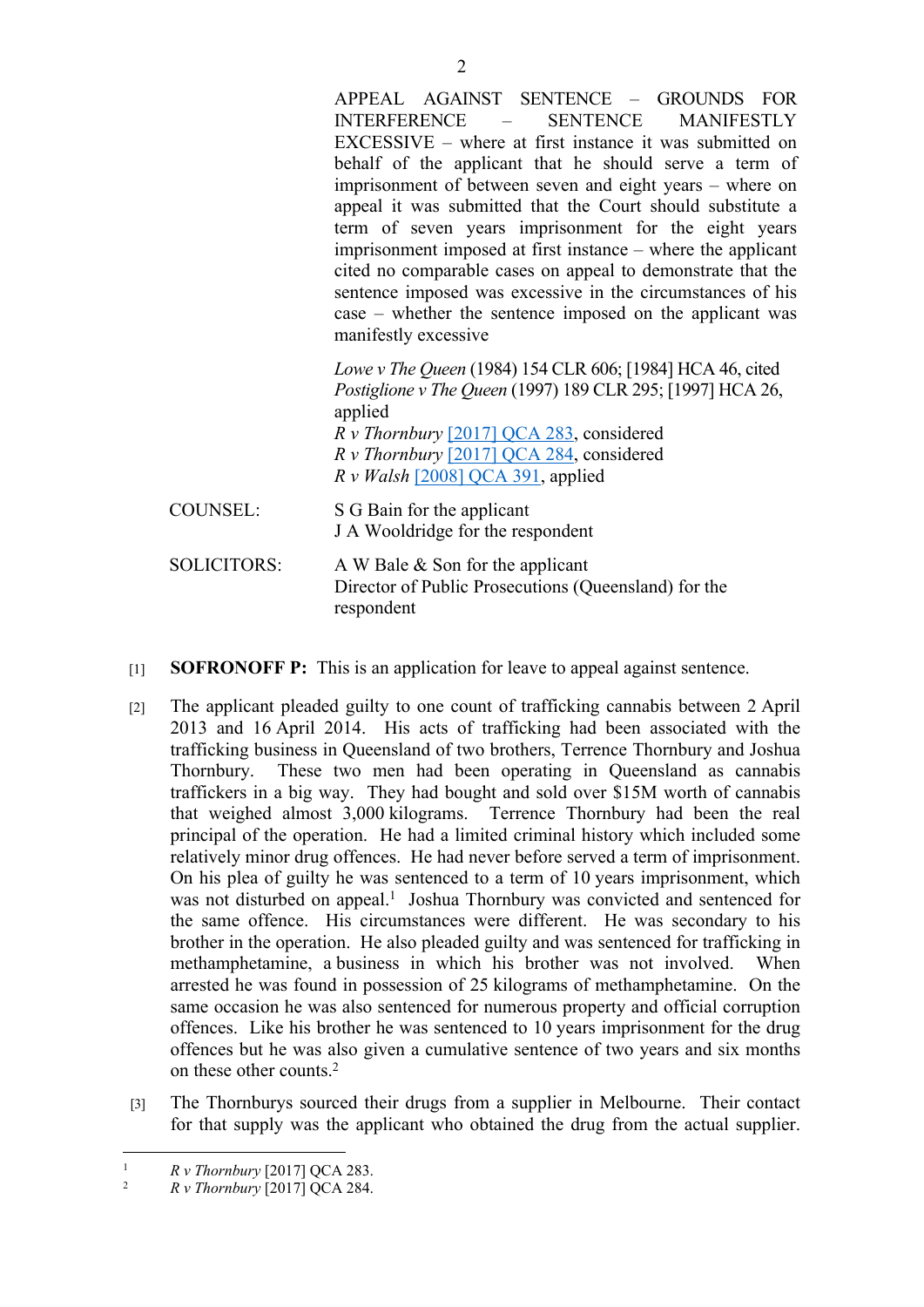The Thornburys employed a number of couriers to transport the cannabis from Melbourne to the Gold Coast. These couriers travelled on commercial flights to and from Melbourne, carrying money to Melbourne and cannabis to the Gold Coast in their check-in luggage.

- [4] As I have said, the applicant was not himself the actual supplier of the cannabis. Instead, he would arrange the purchase of cannabis from a third party in Melbourne and then pass it on to the Thornburys. During the sentencing process he was described as an "intermediary" but his role must be understood according to the actual facts that I have related. He played an essential role in aiding and arranging the supply and, by his assistance to the couriers, aiding the transport itself of massive quantities of the drug in the course of the trafficking business of which he was a part.
- [5] Five couriers pleaded guilty and were convicted. Various terms of imprisonment were imposed upon them. It is not necessary to consider all of them for the purposes of these reasons for judgment. One Kerslake pleaded guilty to one count of trafficking. He had taken 42 flights between Melbourne and the Gold Coast and 12 flights between Brisbane and Townsville. On the Townsville flights he had carried between 10 and 20 pounds of cannabis on each occasion. On each of his flights from Melbourne he carried between 50 pounds and 100 pounds of cannabis. Kerslake had a previous conviction for supplying dangerous drugs and a lengthy criminal history otherwise. He was sentenced to imprisonment for six years. He had already served three years in custody and the sentencing Judge ordered his immediate release on parole.
- [6] Another courier, Hidalgo, made 36 flights from Melbourne carrying a total of almost 1,000 kilograms of cannabis. The sentencing Judge accepted that he had previously conducted a tiling business with his brother and father but because of a significant back injury he became unable to work. He turned to drug trafficking as an alternative way to support himself and his family. He had the benefit of good references and after his arrest had been working at a hardware store, which also gave him a good reference. The sentencing judge accepted that he was a good worker. He was sentenced to a term of imprisonment of five years to be suspended after serving two years and 11 months.
- [7] The remaining couriers all had different circumstances associated with their offending.
- [8] At first instance and on appeal the applicant submitted that his offending was less serious than that of the Thornburys but accepted that it was more serious than the couriers. That submission was accepted by the learned sentencing judge, Burns J, and it should be accepted now.
- [9] Before Burns J the applicant also submitted that "a sentence in the range of seven to eight years would be appropriate, in the circumstances". The Crown submitted a sentence of nine years was appropriate.
- [10] After describing the applicant's offending, and after remarking that the most significant mitigating feature was the applicant's plea of guilty, Burns J sentenced the applicant in accordance with his own submissions, that is to say he was sentenced to imprisonment for eight years to be eligible for release on parole after serving two years and nine months.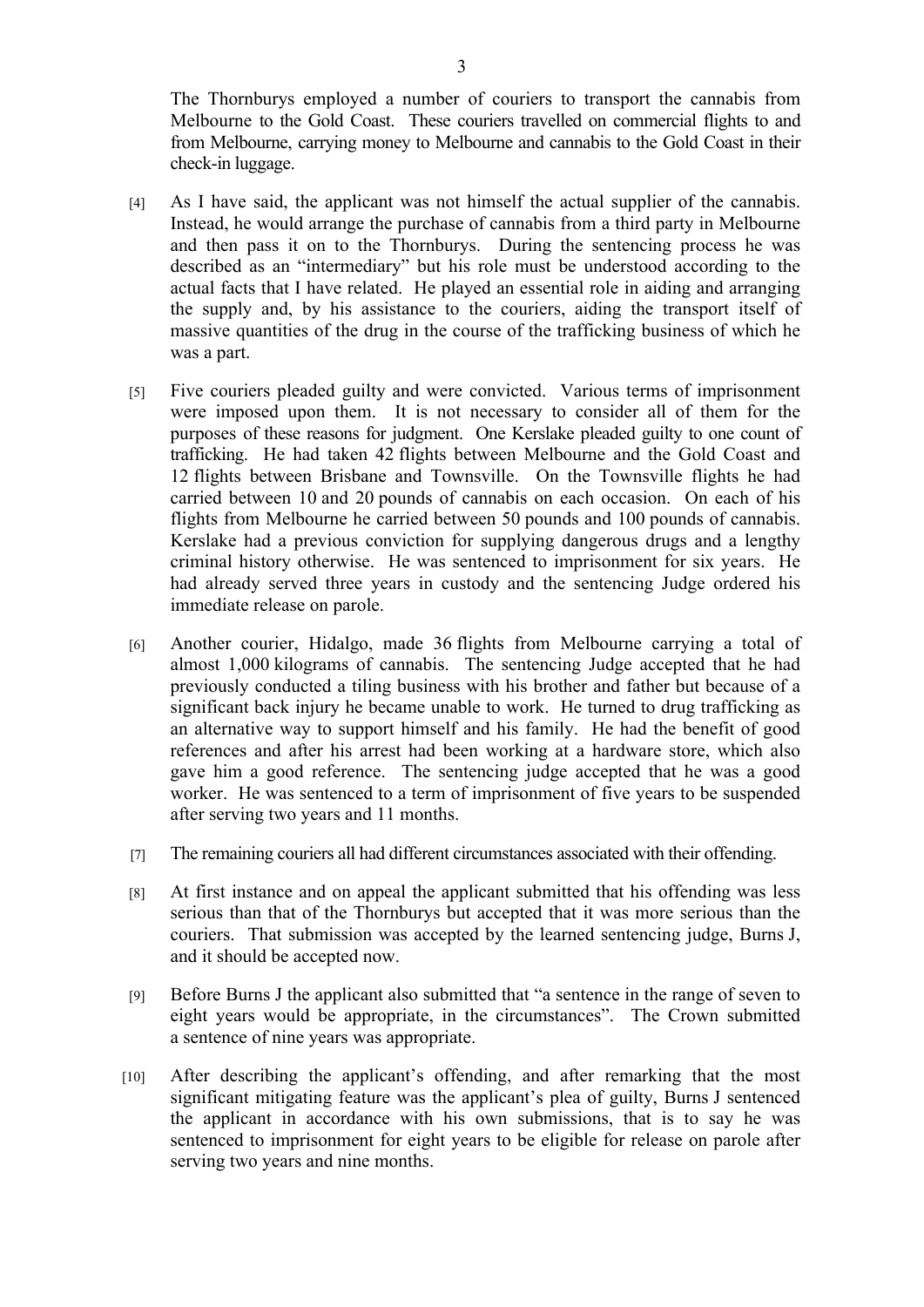- [11] The applicant now submits that the difference in the sentence imposed upon him, when compared with the sentences imposed on the couriers (which ranged from a term of imprisonment of four years fully suspended to a term of imprisonment of six years), offends the parity principle.
- [12] In the field of sentencing the application of what has come to be called the "parity principle" arises for consideration when co-offenders are sentenced. Thus, in the leading High Court authority *Lowe v The Queen*<sup>3</sup> the appellant was one of two armed robbers, each of whom had been convicted at separate hearings by two different judges of committing the same robbery. *Postiglione v The Queen*, 4 another authority on point, concerned two co-conspirators. The parity principle also applies in cases where two offenders are not strictly "co-offenders". This is because the principle addresses the substance of the matter, which is that offenders guilty of offences raising similar issues of fact and law should be treated equally by way of punishment.<sup>5</sup>
- [13] The starting point when sentencing such co-offenders is that like should be treated alike. Allowances must be made for any differences in the circumstances pertaining to co-offenders<sup>6</sup> but any difference between the sentences imposed upon co-offenders for the same or similar offence ought not be such as to give rise to a "justifiable sense of grievance on the part of offender with the heavier sentence or to give the appearance that justice has not been done".<sup>7</sup>
- [14] The circumstances in which an appellate court will interfere on the ground of lack of parity are limited. As Dawson J put it in *Lowe v The Queen*:

"… the interference of a court of appeal is not warranted unless the disparity is such that the sentence under appeal cannot be allowed to stand without it appearing that justice has not been done. The difference between the sentences must be *manifestly excessive* and called for the intervention of an appellate court in the interests of justice."<sup>8</sup> (emphasis added)

[15] In the same case Mason J said that appellate intervention was justified:

"… when there is a *manifest discrepancy* such as to engender a justifiable sense of grievance."<sup>9</sup> (emphasis added)

[16] In *Postiglione v The Queen*, Gummow J said:

"The principle for which *Lowe* is authority appears to be that the Court of Criminal Appeal intervenes where the difference between the two sentences is *manifestly excessive* and such as to engender a justifiable sense of grievance by giving the appearance, in the mind of an objective observer, that justice has not been done."<sup>10</sup> (emphasis added)

<sup>3</sup> (1984) 154 CLR 606.

<sup>4</sup> <sup>4</sup> (1997) 189 CLR 295.<br><sup>5</sup> Green v The Queen (2)

<sup>5</sup> *Green v The Queen* (2011) 244 CLR 462 at [30] per French CJ, Crennan and Kiefel JJ.

<sup>6</sup> *Postiglione*, *supra* at 301.

<sup>7</sup> *Lowe v The Queen*, *supra*, per Dawson J at 623.

<sup>&</sup>lt;sup>8</sup> *Lowe v The Queen, supra, per Dawson J at 623 to 624.*<br> $I_{\text{QW2}}$  *Lowe v The Queen, supra* at 613

<sup>9</sup> *Lowe v The Queen*, *supra* at 613.

<sup>10</sup> *Postiglione v The Queen*, *supra* at 323.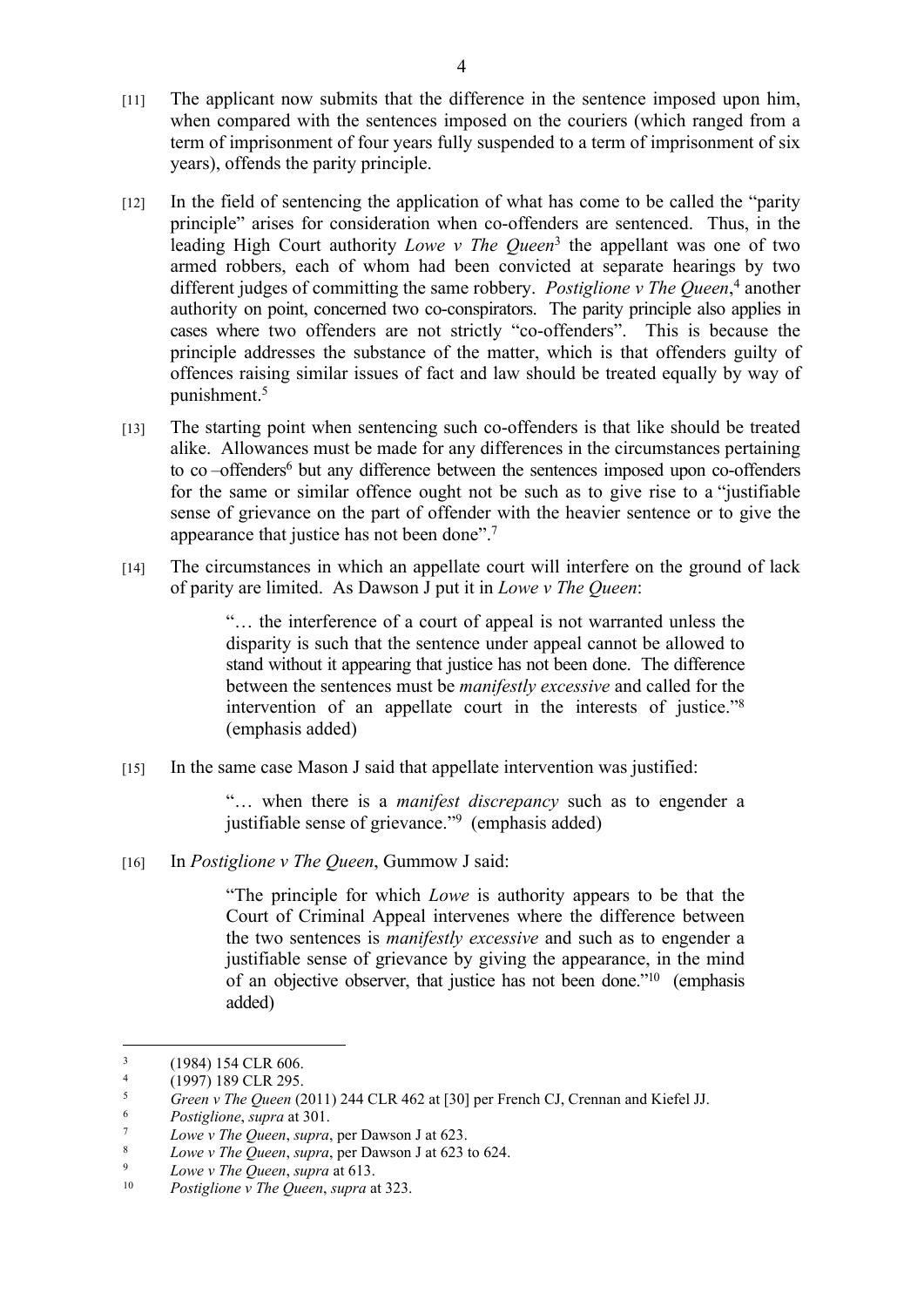[17] Gummow J approved the following passage from the judgment of Callaway JA in *R v Taudevin*: 11

> "The important words are 'manifestly', 'justifiable' and 'objective'. There is much to be said for the view that all three requirements are variations on the same theme, ie that only a manifest discrepancy in the sense of a difference that is clearly excessive will satisfy the other two requirements."

- [18] That being the applicable principle, the applicant fails *in limine*. He complains that the sentence imposed upon him was not in parity with those imposed upon the couriers but they were offenders convicted of different crimes that had been committed by them independently and in different ways, albeit as part of the same criminal enterprise for profit.
- [19] The applicant's argument based on lack of parity should be rejected.
- [20] The applicant has also submitted that the sentence imposed upon him was manifestly excessive. This argument should also be rejected.
- [21] It had been submitted to the sentencing Judge that the applicant should be treated as a lesser offender than the Thornbury brothers. And so he should. And so he was. It was submitted on his behalf that the appropriate sentence that he should serve should be one of between seven and eight years imprisonment. Burns J sentenced him accordingly to a term of imprisonment of eight years. It was submitted on his behalf that he should have had the benefit of the "usual" order that he be eligible for parole after serving one third of his sentence – evidently on account of his plea of guilty and Burns J ordered in these terms.
- [22] The applicant's submissions on this application deviated, therefore, from the position he took before Burns J but that is not fatal to this application. In *R v Walsh*<sup>12</sup> Keane JA said:

"The imposition of a just sentence is, of course, the responsibility of the sentencing judge; but where the sentence which is imposed accords with the position taken by the offender before the sentencing judge, the contention that leave to appeal should be granted because the sentence is **manifestly** excessive is difficult to sustain. If the sentence were indeed **manifestly** excessive then the applicant would not have agreed, by his Counsel, that it might properly be imposed. The applicant's submission is one to which effect could be given only in special circumstances sufficient to warrant the conclusion that the applicant should not be regarded as bound by the conduct of his case in the court below." (emphasis in original)

[23] I respectfully agree. However, if on the facts of a particular case an applicant's submissions on sentence were wrong when made then, despite an applicant's instructions to make those submissions and however forensically powerful it might be to contend that an applicant only got what he or she asked for, this Court would remain obliged to impose the sentence that ought to have been imposed as a matter of law.

 $11$  [1996] 2 VR 402 at 404.

<sup>[2008]</sup> QCA 391 at [23].